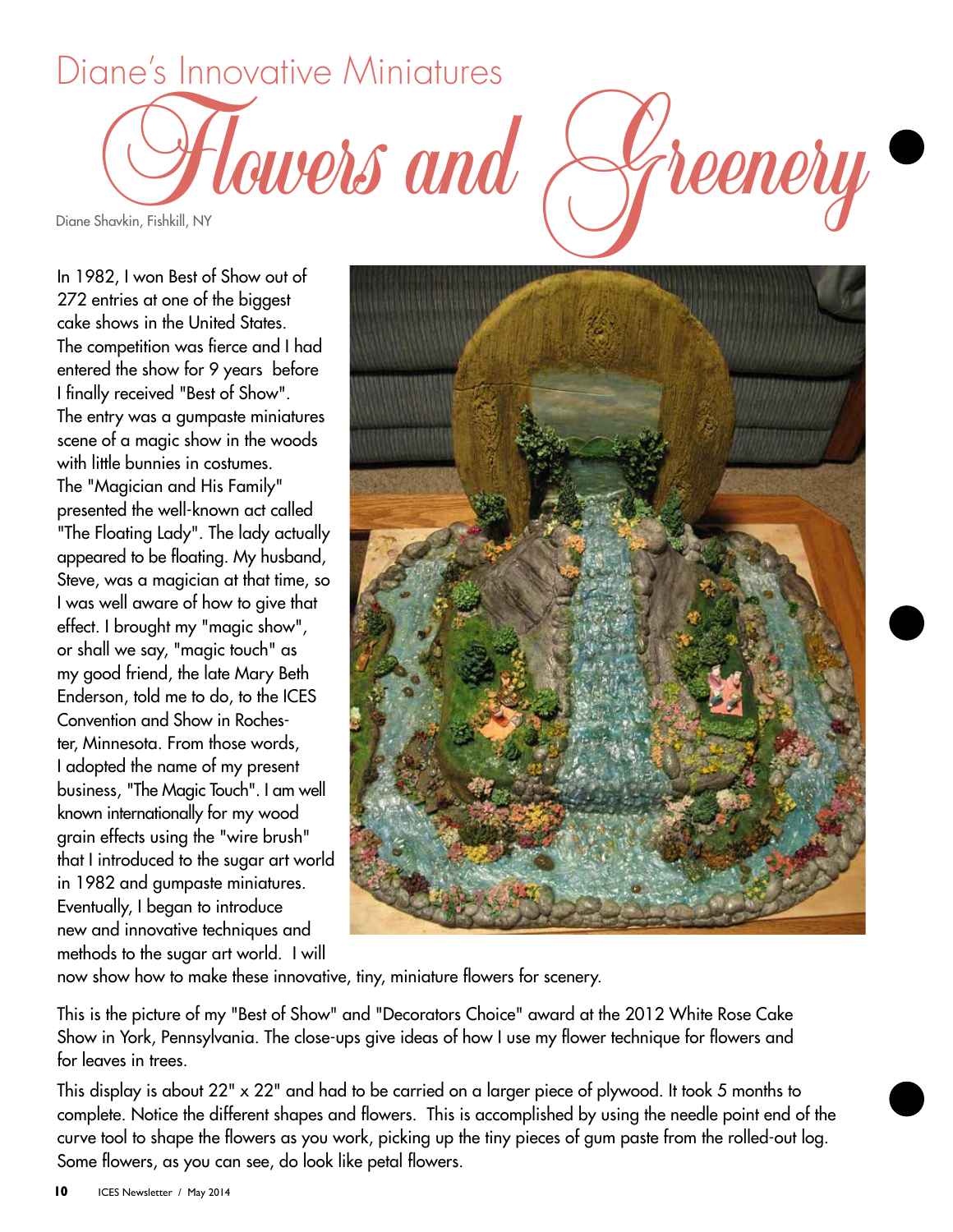## **Diane Shavkin's Gumpaste Recipe**

- 1. Make a water bath in the sink with hot water.
- 2. Place 3 oz. of warm water into a glass measuring cup.
- 3. Add 1½ Tbs. glucose and stir with a wooden spoon.
- 4. Place the measuring cup with ingredients into the hot water bath.
- 5. Heat a glass bowl under hot running water (as hot as you can stand).
- 6. Dry the bowl, and grease lightly with shortening.
- 7. Into this hot bowl, place 1¼ lbs. confectioners sugar that has been sifted with 1½ tbsp. gum tragacanth.
- 8. Make a well and add the water and glucose mixture.
- 9. Stir until unable to keep stirring.
- 10. Remove mixture from the bowl and place onto a greased work surface (I like Crisco®), where about 3 ounces of confectioners sugar has been place.
- 11. Knead well, make a ball, grease the ball with Crisco® and cover with plastic wrap. Place in a covered container. Allow to sit at least 24 hours before using!
- 12. Rework before using.

Note: Gumpaste should be worked/kneaded every 2 weeks to prevent spoilage and hardness. The inside of the gumpaste will begin to look like a lot of air has been incorporated and will not look smooth. To stop this process, the gumpaste must be worked.

### **Diane's Pastillage Recipe**

Use the Gumpaste Recipe and leave out the glucose. Pastillage may be used immediately after making.

The difference between gumpaste and pastillage is that pastillage is porous and dries super hard. It is good for pieces where strength is important, such as structures, and for the "old rocks and wood effects" because it soaks up the liquid stain (food coloring and an alcohol based liquid). Pastillage dries fast and has a shelf life of about 5 days. Gumpaste has elasticity and can be rolled out thin for flowers. I love this recipe for my work, especially for the gumpaste animals.

A bit of information:

- 1. The grass groupings and the long leaves groupings must be created first and allowed to dry because the tiny flowers need a sturdy base in order to be secured into place.
- 2. These are the two red-handled tools (sold in a set of three tools) that I find best for shaping the grass and leaves. I also like to use the "Curved Tool", not only for grass and leaves, but also for daisy petals, bunny ears and mouths.

3. For my animal miniatures, I prefer my gumpaste recipe. For rocks, wood effects and other items that need strength I prefer my pastillage recipe. For the woodland accessories, I like my recipe or Satin Ice gumpaste. When I mix fondant in with my gumpaste for flowers, for example, I prefer FondX.

### **How to Make the Greenery:**

- 1. Make a ball of green gumpaste, roll into a log and flatten with the palm of your hand.
- 2. Pinch the upper parts of the flattened gumpaste to make the area where the grass/leaves will be cut thinner.
- 3. Cut fringe pieces along the entire length and roll up in a bunch to make the grouping of grass. Pinch the bottom area to make a stand and let dry overnight.
- 4. When the grass is dry, the flowers may be added.